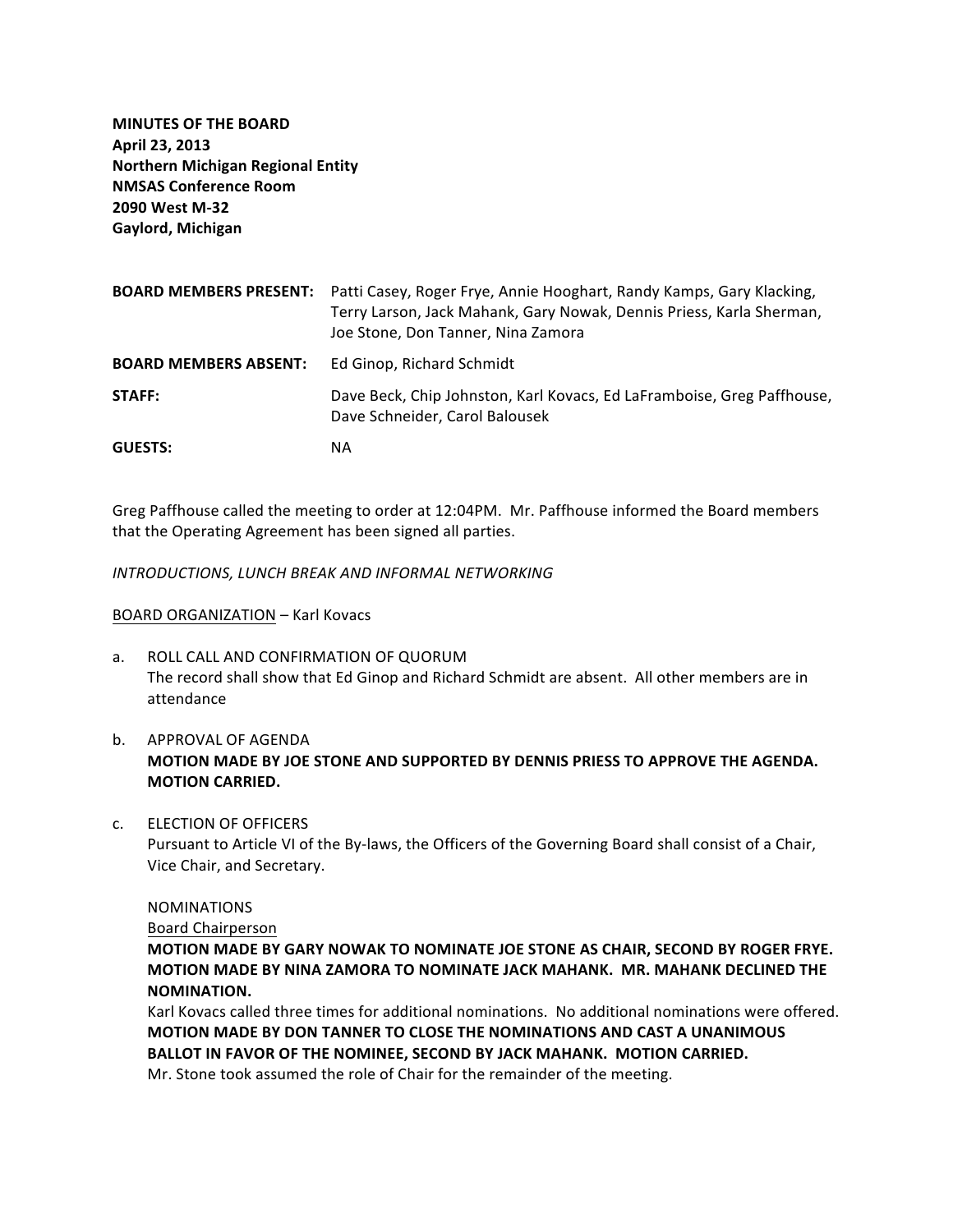Board Vice Chairperson

Mr. Stone opened the floor for nominations.

**MOTION MADE BY ROGER FRYE TO NOMINATE DENNIS PRIESS AS VICE CHAIR, SECOND BY GARY NOWAK**. 

Mr. Stone called three times for additional nominations. No additional nominations were offered. **MOTION MADE BY ROGER FRYE TO CLOSE THE NOMINATIONS AND CAST A UNANIMOUS BALLOT IN FAVOR OF THE NOMINEE, SECOND BY ANNIE HOOGHART. MOTION CARRIED.** 

#### Secretary

Mr. Stone opened the floor for nominations.

**MOTION MADE BY GARY NOWAK TO NOMINATE RANDY KAMPS AS SECRETARY, SECOND BY ROGER FRYE.** 

Mr. Stone called three times for additional nominations. No additional nominations were offered. **MOTION MADE BY ROGER FRYE TO CLOSE THE NOMINATIONS AND CAST A UNANIMOUS BALLOT** FOR THE NOMINEE, SECOND BY JACK MAHANK. MOTION CARRIED.

ANNOUNCEMENT OF RESULTS

- **E** Chairman Joe Stone (AuSable Valley Community Mental Health)
- Vice-Chair Dennis Priess (North Country Community Mental Health)
- **E** Secretary Randy Kamps (Northern Lakes Community Mental Health)

#### d. SELECT EXECUTIVE COMMITTEE MEMBERS

**GARY NOWAK WAS APPOINTED BY THE CHAIR AND AFFIRMED BY THE BOARD.** (Northeast) Michigan Community Mental Health) **DON TANNER WAS APPOINTED BY THE CHAIR AND AFFIRMED BY THE BOARD.** (Centra Wellness)

## e. ESTABLISH TERMS OF GOVERNING BOARD MEMBERS Terms have been established by the Boards as follows:

Northeast Michigan CMH AuSable Valley CMH

Nina Zamora – 1 year Karla Sherman – 1 year Randy Kamps  $-3$  years Ed Ginop  $-3$  years

Gary Nowak – 1 year **Patti** Casey – 1 year Roger Frye  $-2$  years  $\qquad \qquad$  Joe Stone  $-2$  years  $Terry$  Larson  $-3$  years  $Gary$  Klacking  $-3$  years

# Northern Lakes CMH North Country CMH

Jack Mahank – 2 years **Dennis Priess** – 2 years

#### Centra Wellness

Annie Hooghart - 1 year Don Tanner - 2 years Richard Schmidt  $-3$  years

# **MOTION MADE BY KARLA SHERMAN TO CONSIDER APRIL 1<sup>ST</sup> THE APPOINTMENT DATE, SECOND BY GARY NOWAK. MOTION CARRIED.**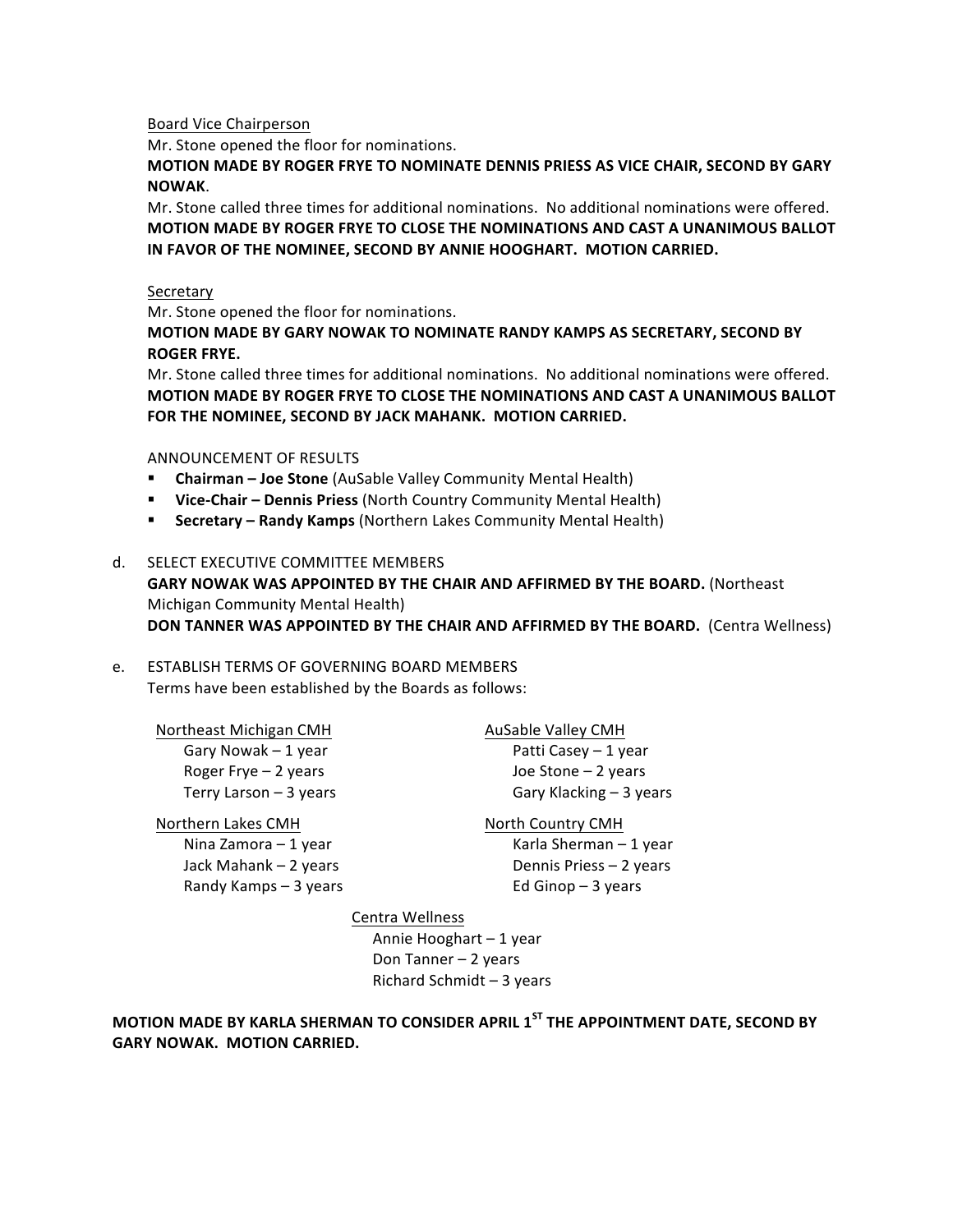### DISCUSSION OF PER DIEM

Mr. Johnston stated that because the Board currently has no fund balance, each Board will pay the per diem at that Board's standard rate. Mr. Larson voiced that the per diem rate will become part of the budgeting process.

## PRESENTATION OF APPLICATION FOR PARTICIPATION TIMELINES

The "To Do List Post Submission" was distributed to the Board. Mr. Schneider read through the document, discussing key areas. Let the record show that on page 2, under the heading "Olmstead" Compliance," in the final bulleted item, the word "sheltered" will be replaced with "segregated."

## CHIEF EXECUTIVE OFFICER CONSIDERATIONS - Ed LaFramboise

## a. JOB DESCRIPTION

Mr. LaFramboise presented two job descriptions for the Chief Executive Officer for consideration. Time was allotted to read through the handouts. Mr. Larson asked for a brief summary of the differences between the two proposed options. Mr. LaFramboise noted that the "lived experience" language will be added to the job description.

# **TERRY LARSON MADE A MOTION TO ADOPT THE PROPOSAL WITH "NORTHERN MICHIGAN REGIONAL ENTITY CHIEF EXECUTIVE OFFICER" AT THE TOP OF THE PAGE WITH THE PROVISION OF ADDING THE "LIVED EXPERIENCE" LANGUAGE STATED IN THE APPLICATION FOR PARTICIPATION. SECOND BY GARY NOWAK. MOTION CARRIED.**

Mr. Paffhouse suggested that the "Responsibilities" section of the Lakeshore Regional Entity proposal be examined for possible inclusion of items. Mr. Mahank inquired about salary requirements. Mr. LaFramboise responded that salary ranges for comparable positions are being researched. 

Mr. Schneider stated the budget for the PIHP should be approximately \$150M. Mr. Nowak stated he does not see the need to advertise as there are qualified individuals present. Mr. Tanner agreed but stated he feels it could not hurt to advertise the position. The decision was made to advertise the CEO position both internally and externally for a specified period of time.

# **MOTION MADE BY JACK MAHANK TO PUBLICALLY SOLICIT A CEO, SECONDED BY DON TANNER. GARY PROPOSED A FOUR WEEK TIME FRAME AS AN AMENDMENT TO THE MOTION. AMENDMENT CARRIED. FULL MOTION CARRIED.**

Mr. Priess brought up the question of covering expenses for out of area candidates. Mr. Kamps responded that he feels it is a worthwhile investment to make the best choice for the persons we represent. NMRE currently has no budget, but the five Members have resources that could be allotted to this endeavor.

An assignment given to the Operations Committee to put together a salary/benefits package based on comparative positions. Mr. LaFramboise proposed resumes be sent to Lisa Anderson, Human Resources Director for Northeast Michigan CMH. The Board agreed.